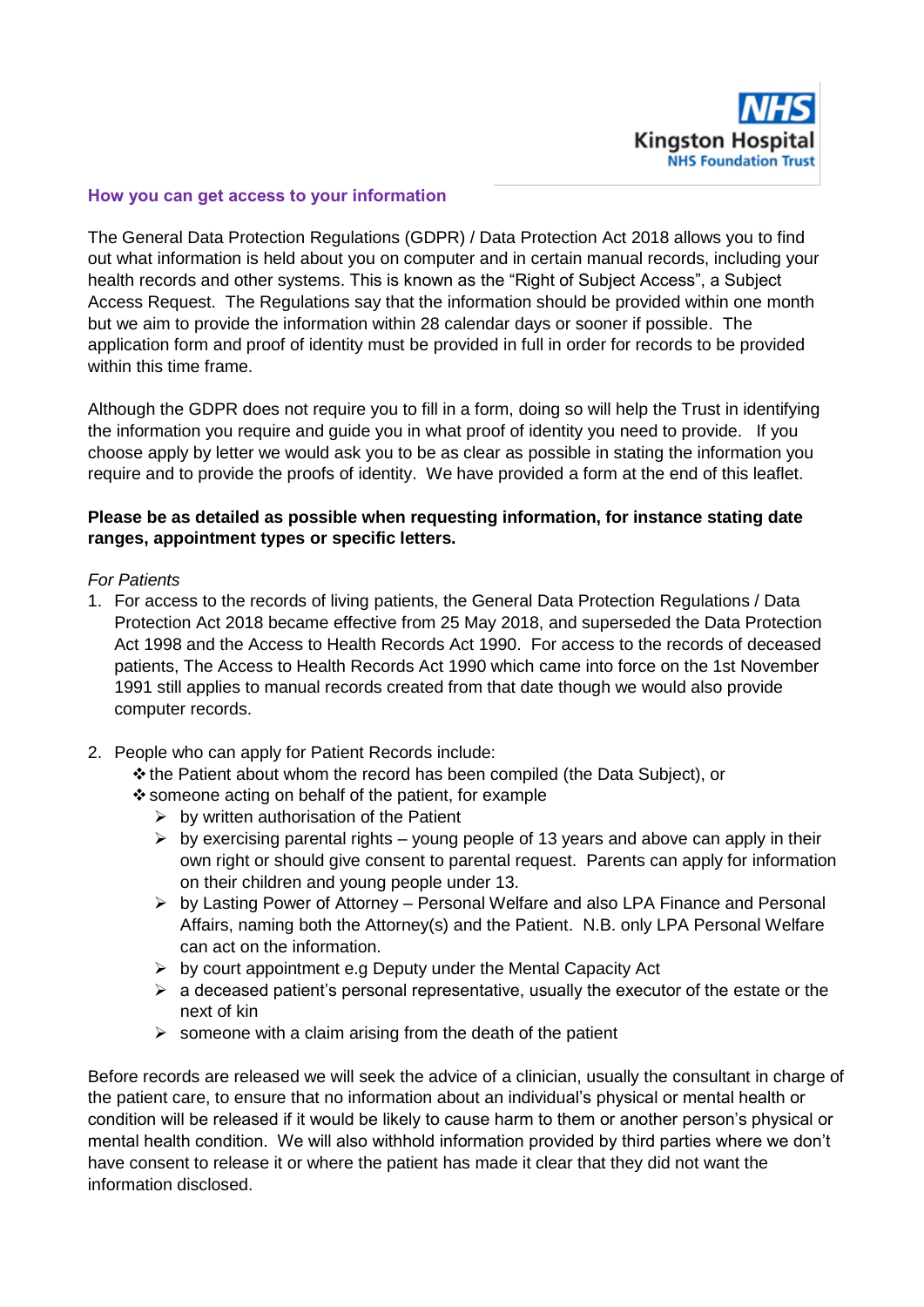For Radiology images – X-rays, CT, MRI etc – we have introduced a new system called IEP to Anyone (IEP=Image Exchange Portal). This system uses email to send you a link to your images, and a pin number for secure access. Please provide an active email address for the link, and your mobile number to receive the pin. You will receive the pin via text massage once you have clicked the link in the email. If you do not have a mobile phone, please add a second email address so that you can receive the pin number. Please check your email (and spam) regularly for the email. You will have 14 days to download your images. You can also share your images once.

# 3. Proof of Identity

Please note the following requirements. Applications can only be actioned if all the supporting information is provided. This is required for each applicant.

# Please enclose copies of **two proofs of ID, one from each category. Category One: (photographic ID)**

- Passport
- Photographic Driving License
- Birth Certificate
- Marriage Certificate
- Lasting Power of Attorney Personal Welfare
- Deputyship under the Mental Capacity Act
- Staff ID Card

# **Category Two: (proof of address ID)**

- Utility Bill with current address gas, electricity, phone, broadband
- Appointment or clinic letter
- Benefit Statement e.g. child benefit, DLA, PIP, Pension
- Bank statement
- Building Society Payment
- Credit Card Statement

Additional information may also be required:

For a parent guardian request for a child, please also provide copies of:

- Birth certificate of the child
- Court order of parental responsibility (if applicable)

For a request regarding a deceased patient a copy of one of the following:

- Last Will & Testament (of the deceased) naming you as the executor
- Solicitor letter granting executor status
- Grant of probate

For a request from any person with a claim arising from the death of a person:

Evidence of the claim (e.g. a solicitor's letter)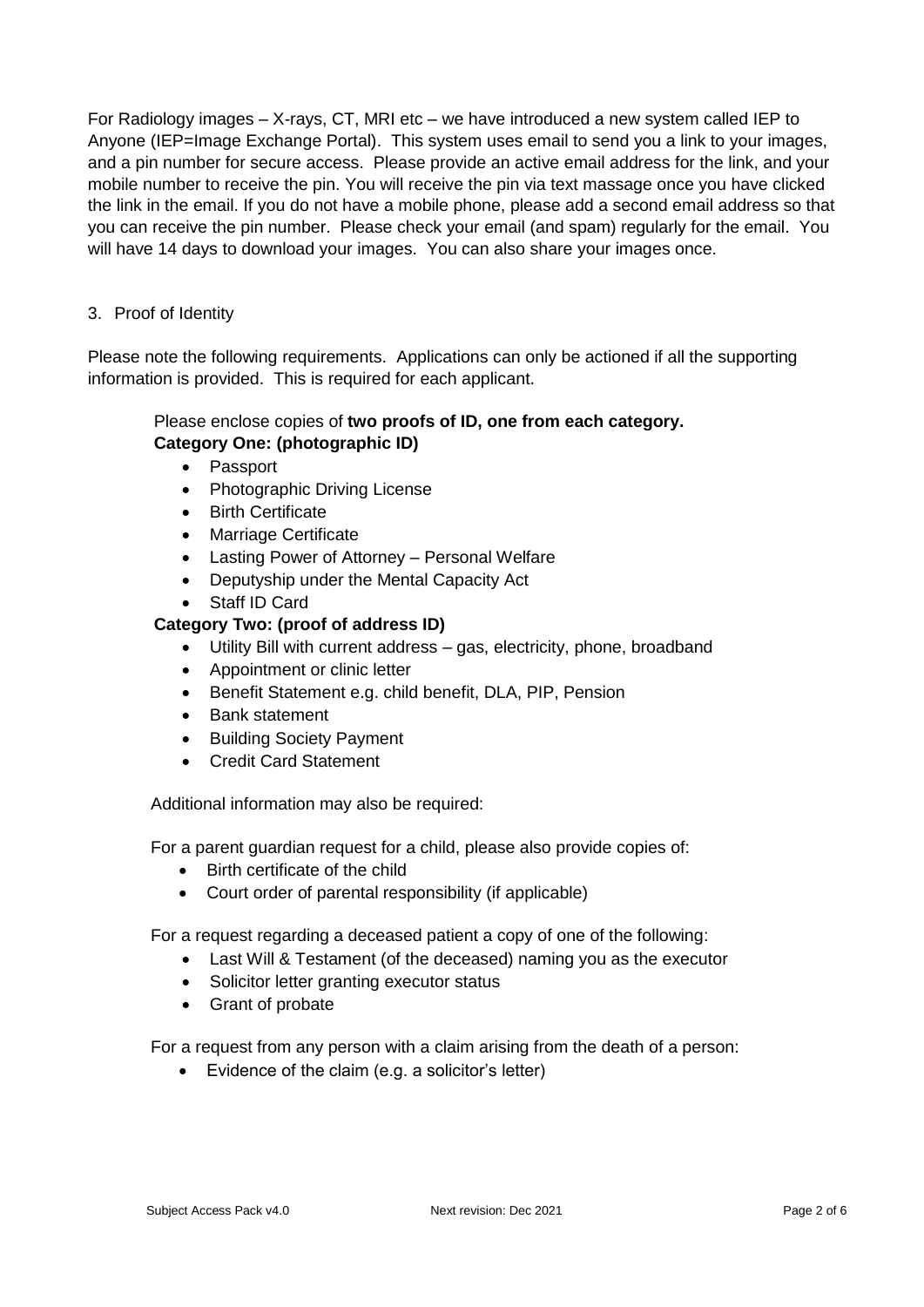4. The **fees** for access to records and provision of records are as follows:

| For Patients / deceases patients                                              | free |
|-------------------------------------------------------------------------------|------|
| For Staff, Volunteers and Job Applicants                                      | free |
| For others (requests falling outside the above)                               | free |
| <b>UNLESS</b> the request is<br>manifestly unfounded, excessive or repetitive |      |

In which case the Trust can either

- charge fees as follows:-
	- 10p per side plus post and packaging

Or

• Refuse the request

We will write to let you know if either is the case and will try to work with you to reduce fees/scope of the request so that we can provide information.

- 5. You can ask for corrections to the record. The Trust will either make the necessary correction or make a note in the relevant part of the record of the matters which you say are inaccurate. You will be provided with a copy of the correction or note free of charge.
- 6. In line with General Data Protection Regulations / Data Protection Act we aim to provide a copy of the record within one month of receipt of the completed application form and fee (if applicable). Please bear in mind the turnaround time if you have upcoming appointments where the records may be required. It is also not possible to provide copies of records for in-patients as the records are still required on the ward.
- 7. If you wish to make a complaint on any aspect of the way in which we have handled your request for access to your information, you can write to the Director of Corporate Governance. Please see below for details.
- 8. Confidentiality Everyone has the right to have their information kept confidential and record holders are obliged to be satisfied that an applicant is who they say they are, or is otherwise entitled to access of that information. Please provide proofs of your ID as defined above with your application.
- 9. The information that you provide in the course of making an application will only be used for the purposes of processing the application. We retain the application in accordance with the Records Management Code of Practice for Health and Social Care 2016. This is currently 3 years following close of the request or 6 years where there has been a subsequent appeal. At the end of the period it will be destroyed in a secure and confidential manner.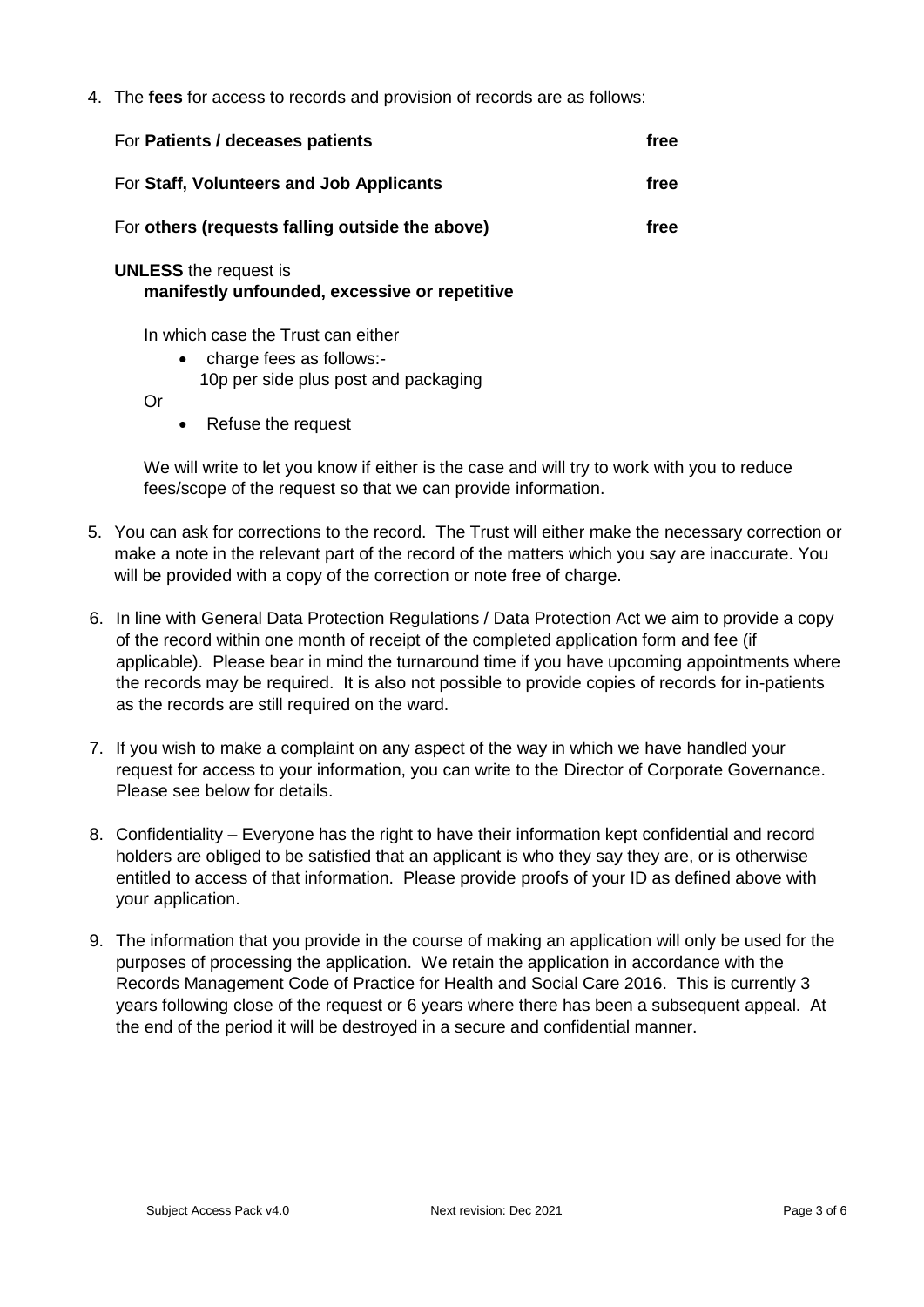Please send completed application form / letter of request to:

- **Patient Records**: Subject Access Team IG, Vera Brown House
- **Radiology Images** (X-Ray, CT, MRI etc): Radiology Access Manager
- **Physiotherapy:** Physiotherapy Service Manager
- **Wolverton Centre : Wolverton Centre Managers**
- **Assisted Conception Unit/Fertility : Assisted Conception Managers [khft.acumanager@nhs.net](mailto:khft.acumanager@nhs.net) or Level 7, Kingston Private Health, Assisted Conception Unit, Esher Wing, Kingston Hospital**
- **Staff / Volunteers / Governors / Non-executive Directors/ Job Applicants**: Director of People
- **Legal Claims** Claims Manager
- **Others**: Ms Janice Sorrell, Head of Information Governance / Data Protection Officer

**Complaints / Appeals**: Director of Corporate Governance

All at: **Kingston Hospital NHS Foundation Trust Galsworthy Road Kingston Upon Thames Surrey KT2 7QB**

Should you remain unhappy after a complaint or appeal to the Director of Corporate Governance, you can apply to:

The Information Commissioner's Office Wycliffe House Water Lane Wilmslow **Cheshire** SK9 5AF

Tel: 0303 123 1113 (local rate) or 01625 545 745 if you prefer to use a national rate number Fax: 01625 524 510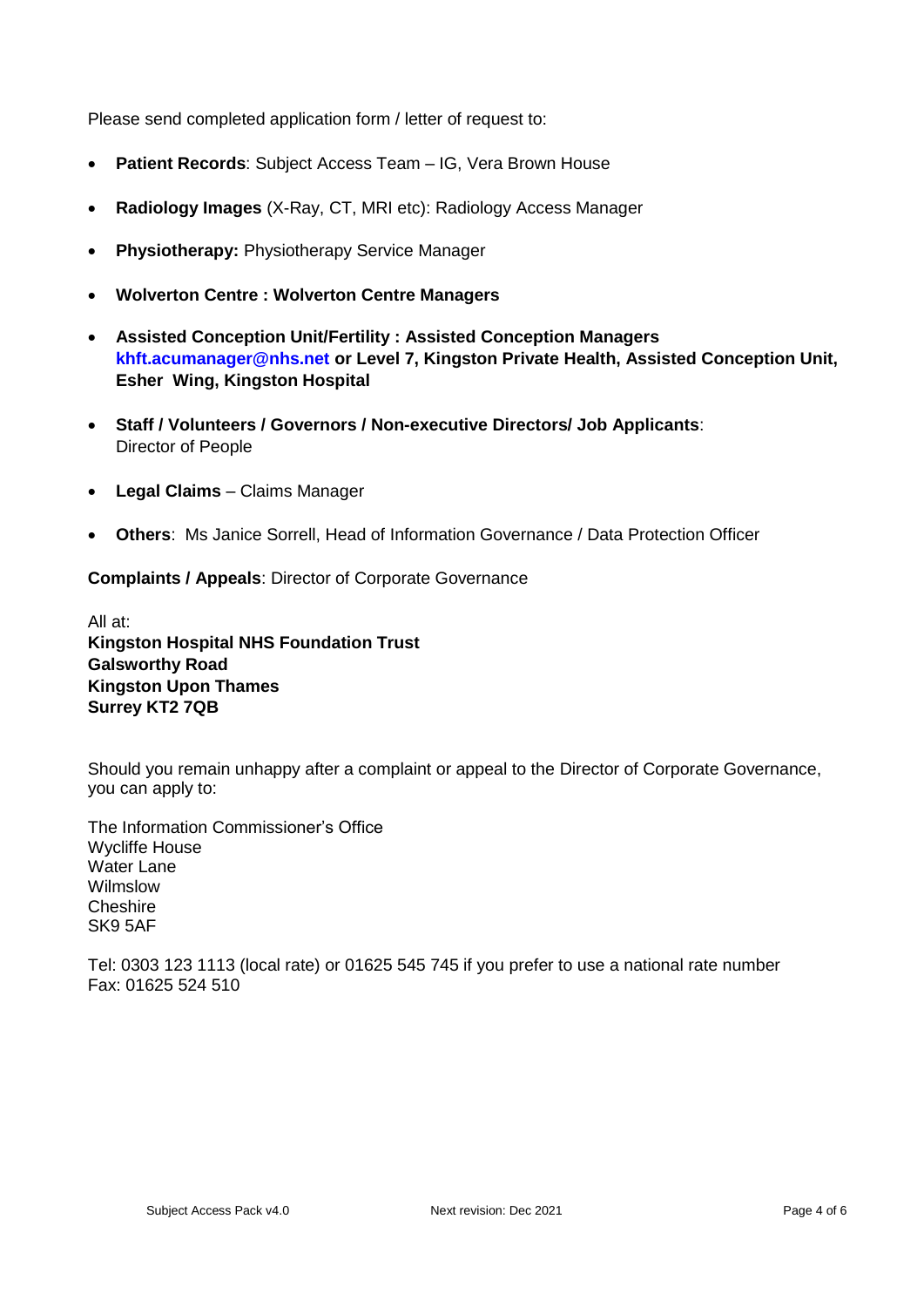**Office Use Only:** Date Received: Ref No: **Due Date: Date Closed:** 



# **Application For Access To Health Records**

General Data Protection Regulations 2016 / Access To Health Records Act 1990

#### *Please complete the application form in* **BLOCK CAPITALS** *and* **BLACK INK.**

| The person whose record is requested - the Data Subject  |                                                  |  |  |
|----------------------------------------------------------|--------------------------------------------------|--|--|
| <b>NHS Number</b>                                        | Hospital Number Manuel Allen Manuel Manuel Allen |  |  |
| Surname                                                  |                                                  |  |  |
| Forename(s)                                              |                                                  |  |  |
| Date of Birth                                            |                                                  |  |  |
| Address                                                  |                                                  |  |  |
|                                                          |                                                  |  |  |
|                                                          |                                                  |  |  |
| Post Code                                                |                                                  |  |  |
| Telephone Number                                         |                                                  |  |  |
| For IEP - Radiology Images                               |                                                  |  |  |
| <b>Email Address</b>                                     |                                                  |  |  |
| Mobile Phone No / 2 <sup>nd</sup> email                  |                                                  |  |  |
| Applicant Details (if different from above or write N/A) |                                                  |  |  |
| Surname                                                  |                                                  |  |  |
| Forename(s)                                              |                                                  |  |  |
| Date of Birth                                            |                                                  |  |  |
| Address                                                  |                                                  |  |  |
|                                                          |                                                  |  |  |
| Post Code                                                |                                                  |  |  |
| Telephone Number                                         |                                                  |  |  |
| Relationship to the Subject                              |                                                  |  |  |